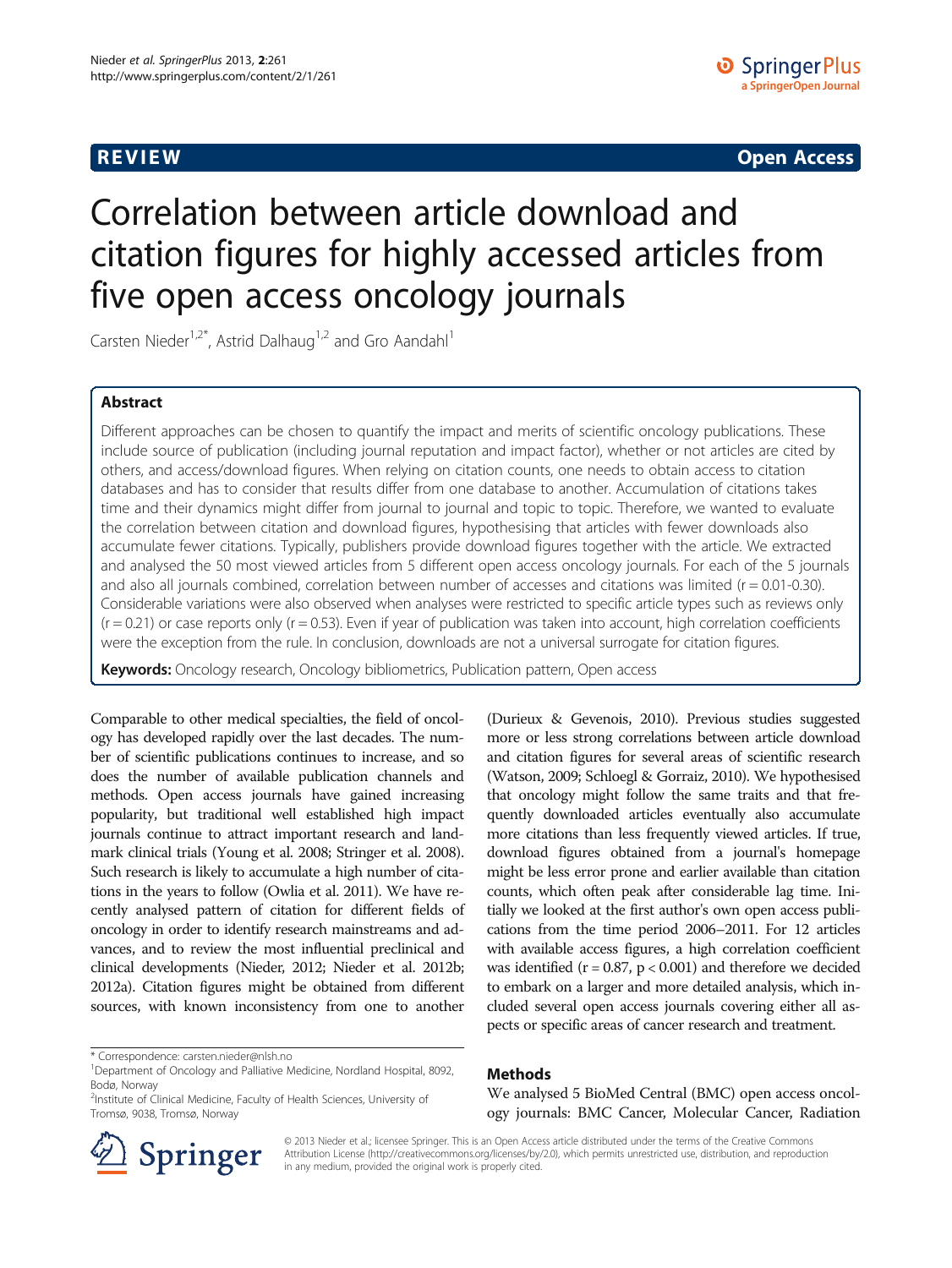Oncology, Journal of Hematology and Oncology, and World Journal of Surgical Oncology. For each of these, the 50 most viewed articles of all time irrespective of category or topic were selected from the journals' homepage (fields "most viewed" and "all time", accessed on January 23rd, 2013). We restricted the present analysis to BMC journals because we wanted to rule out the possibility that different publishers use different methods to define their most viewed articles, which could result in systematic errors. On the same day, citation numbers were obtained for all these articles by accessing the abstract and citation database Scopus (Elsevier B.V., [www.scopus.com](http://www.scopus.com)). Correlations were first analysed for each journal separately, then for specific article types such as review, case report and research article within each journal. Due to insufficient numbers (4 meta-analyses, 1 randomised clinical trial), these two types of research could not be evaluated in detail. Analyses stratified by article type were also performed for the combined data set from all 5 journals. Furthermore, analyses stratified by year of publication were performed. For all statistical analyses, Pearson's correlation coefficient was computed.

# Results

Table 1 shows basic information about all 5 journals (incl. number of articles published during each given year and current impact factor) and detailed information about the most viewed (so called top 50) articles from

each journal. The highest number of articles was published in BMC Cancer, which also is the oldest journal and the only one to cover the whole field of oncology. Each of the 5 journals contained less than 50 articles in their first volume, with marked increase in publications either during the fourth or fifth year, but no linear growth afterwards. These figures probably reflect the visibility and reputation of new journals, which might become more attractive when they receive their first impact factor and with increasing impact factor over time.

None of the articles published during the year 2012 was among the top 50 viewed publications, and very few articles published during the year 2011 were on this list. Among all top 50 articles, the one that attracted most readers had 91411 accesses, the median number varied from journal to journal and ranged between 7212 and 18313 (Table 1). The number of citations ranged between 0 and 582. The median number varied from journal to journal and ranged between 12 and 60.5. Even if median number of accesses was comparable between two journals (approximately 18000 for the World Journal of Surgical Oncology and Molecular Cancer), median number of citations was not  $(15.5 \text{ vs. } 60.5, \text{ p} < 0.001)$ . When analysed separately, correlation between number of accesses and citations was poor to moderate for each of the journals  $(r = 0.01 - 0.30,$  Table [2](#page-2-0) and Figure [1\)](#page-2-0). The same was true for articles from all 5 journals combined  $(r = 0.23)$ . Since both variables are time-dependent, we

|  |  |  | Table 1 Publication data from 5 open access oncology journals (50 most often viewed articles) |
|--|--|--|-----------------------------------------------------------------------------------------------|
|--|--|--|-----------------------------------------------------------------------------------------------|

|                                     | <b>Radiation</b><br>oncology | Journal of hematology<br>and oncology | World journal of<br>surgical oncology | <b>BMC</b> cancer                       | Molecular<br>cancer |
|-------------------------------------|------------------------------|---------------------------------------|---------------------------------------|-----------------------------------------|---------------------|
| Impact factor (2011)                | 2.32                         | 3.99                                  | 1.12                                  | 3.01                                    | 3.99                |
| First volume published (year)       | 2006                         | 2008                                  | 2003                                  | 2001                                    | 2002                |
| Number of top 50 publications 2001  |                              |                                       |                                       | 3(20)                                   |                     |
| Number of top 50 publications 2002  |                              |                                       |                                       | 5(37)                                   | 2(9)                |
| Number of top 50 publications 2003  |                              |                                       | 11(30)                                | 4(33)                                   | 14(42)              |
| Number of top 50 publications 2004  |                              |                                       | 12(47)                                | 9(98)                                   | 5(38)               |
| Number of top 50 publications 2005  |                              |                                       | 9(78)                                 | 2(164)                                  | 3(43)               |
| Number of top 50 publications 2006  | $12(48*)$                    |                                       | 7(97)                                 | 10 (298)                                | 10(76)              |
| Number of top 50 publications 2007  | 16(45)                       |                                       | 4(146)                                | 3(237)                                  | 6(83)               |
| Number of top 50 publications 2008  | 9(44)                        | 11(27)                                | 2(139)                                | 6 (396)                                 | 1(94)               |
| Number of top 50 publications 2009  | 8(71)                        | 23(51)                                | 4(102)                                | 4(465)                                  | 3(133)              |
| Number of top 50 publications 2010  | 3(122)                       | 9(51)                                 | 1(114)                                | 2(697)                                  | 4 (320)             |
| Number of top 50 publications 2011  | 2(182)                       | 7(54)                                 | 0(174)                                | 2(529)                                  | 2(152)              |
| Number of top 50 publications 2012  | 0(226)                       | 0(75)                                 | 0(280)                                | 0(627)                                  | 0(91)               |
| Number of case reports in top 50    |                              | 9                                     | 19                                    | 3                                       | $\Omega$            |
| Number of review articles in top 50 | 6                            | 30                                    | 19                                    | $\overline{2}$                          | 24                  |
| Median number of accesses, range    | 9056.5, 22329-7094           | 7212, 24207-5375                      |                                       | 18178, 91411-12184 13308.5, 43299-10786 | 18313, 50383-12598  |
| Median number of citations, range   | 16.5, 0-71                   | 12, 0-114                             | $15.5, 1-53$                          | 28.5, 3-214                             | 60.5, 4-582         |

\*Number in parentheses: total number of articles published during the same year.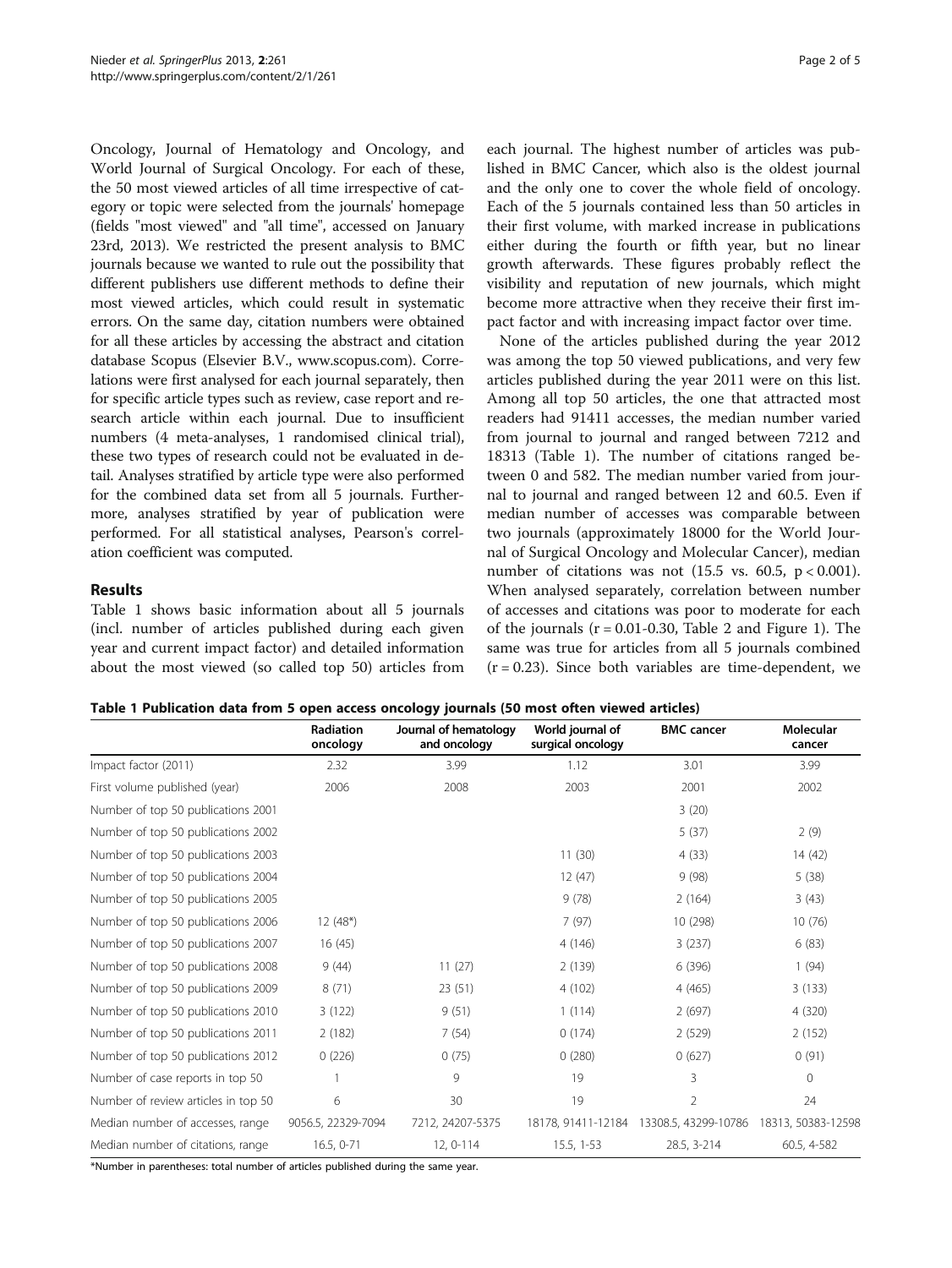|                        | All 5 journals | <b>Radiation oncology</b> | Journal of hematology<br>and oncology | World journal of<br>surgical oncology | <b>BMC</b> cancer | Molecular cancer |
|------------------------|----------------|---------------------------|---------------------------------------|---------------------------------------|-------------------|------------------|
| All top 50 articles    | 0.23           | 0.01                      | 0.22                                  | 0.18                                  | 0.02              | 0.30             |
| Limited to 2011        | 0.47           | $\ast$                    | $-0.19$                               | $\ast$                                | $*$               | $\ast$           |
| Limited to 2010        | $-0.03$        | $\ast$                    | 0.44                                  | $\star$                               | $\star$           | $\ast$           |
| Limited to 2009        | 0.18           | 0.01                      | 0.67                                  | 0.44                                  | $-0.77$           | 0.17             |
| Limited to 2008        | 0.01           | 0.18                      | $-0.21$                               | $\ast$                                | 0.22              | $\ast$           |
| All case reports       | 0.53           | $\ast$                    | 0.54                                  | 0.52                                  | $\star$           | $*$              |
| Case reports 2011      | $\ast$         | $*$                       | $\ast$                                | $\ast$                                | $*$               | $*$              |
| Case reports 2010      | $\ast$         | $*$                       | $\ast$                                | $\star$                               | $*$               | $*$              |
| Case reports 2009      | $\ast$         | $\ast$                    | $\ast$                                | $\ast$                                | $\ast$            | $\ast$           |
| Case reports 2008      | $\ast$         | $\ast$                    | $\ast$                                | $\ast$                                | $\ast$            | $\ast$           |
| All reviews            | 0.21           | $-0.28$                   | 0.25                                  | $-0.09$                               | $\ast$            | 0.22             |
| Reviews 2011           | 0.41           | $\ast$                    | $-0.25$                               | $\star$                               | $\star$           | $\ast$           |
| Reviews 2010           | 0.09           | $\ast$                    | 0.23                                  | $*$                                   | $*$               | $\ast$           |
| Reviews 2009           | 0.30           | $\ast$                    | 0.78                                  | $\star$                               | $\star$           | $*$              |
| Reviews 2008           | $-0.57$        | $\ast$                    | $\ast$                                | $\star$                               | $\star$           | ⋇                |
| All research articles  | 0.34           | 0.08                      | 0.06                                  | 0.51                                  | 0.10              | 0.55             |
| Research articles 2011 | $\ast$         | ⋇                         | $\ast$                                | $\ast$                                | $\star$           | ⋇                |
| Research articles 2010 | $-0.42$        | $\ast$                    | $\ast$                                | $*$                                   | $*$               | $\ast$           |
| Research articles 2009 | $-0.13$        | 0.02                      | ⋇                                     | $*$                                   | $*$               | $*$              |
| Research articles 2008 | 0.27           | 0.05                      | $\ast$                                | $\ast$                                | 0.22              | $\ast$           |

<span id="page-2-0"></span>Table 2 Results overview: correlation coefficients

\*Not calculated because 5 or less articles available for analysis.

analysed the data on a year by year basis. For all journals combined, the highest correlation was found for articles published during the year 2011 ( $r = 0.47$ ). Other figures included −0.03 for 2010, 0.18 for 2009 and 0.01 for 2008. When analysed for each journal separately, considerable differences were found. Looking for example at the data from 2009, a correlation coefficient of 0.67 was seen for the Journal of Hematology and Oncology (all articles regardless of research type). For the World Journal



for 5 open access oncology journals (50 most viewed articles of all time for each journal).

of Surgical Oncology this figure was 0.44, for Molecular Cancer 0.17, for Radiation Oncology 0.01 and for BMC Cancer −0.77.

Whether or not correlations exist might also depend on type of research. Regarding all review articles  $(n = 81,$ all journals, all years of publication), a value of 0.21 was found. Even if limited to each specific journal, a maximum of 0.25 was observed. Stratified by year of publication, the highest correlation was found for reviews published during the year 2011 ( $r = 0.41$ ). When stratified by year of publication and journal, reviews published in the Journal of Hematology and Oncology during the year 2009 achieved a correlation coefficient of 0.78 whereas those published in Molecular Cancer during the year 2003 achieved −0.08. Compared to all 81 review articles (correlation coefficient 0.21), better results were seen for case reports  $(n = 32,$  all journals, all years of publication) with a correlation coefficient of 0.53, and for research articles  $(n = 225, \text{ all journals, all years of})$ publication) with a correlation coefficient of 0.34.

## **Discussion**

The present analysis focussed on highly accessed articles published in 5 arbitrarily selected open access oncology journals. It revealed interesting differences between these journals (0–19 case reports among the top 50 articles, 2–30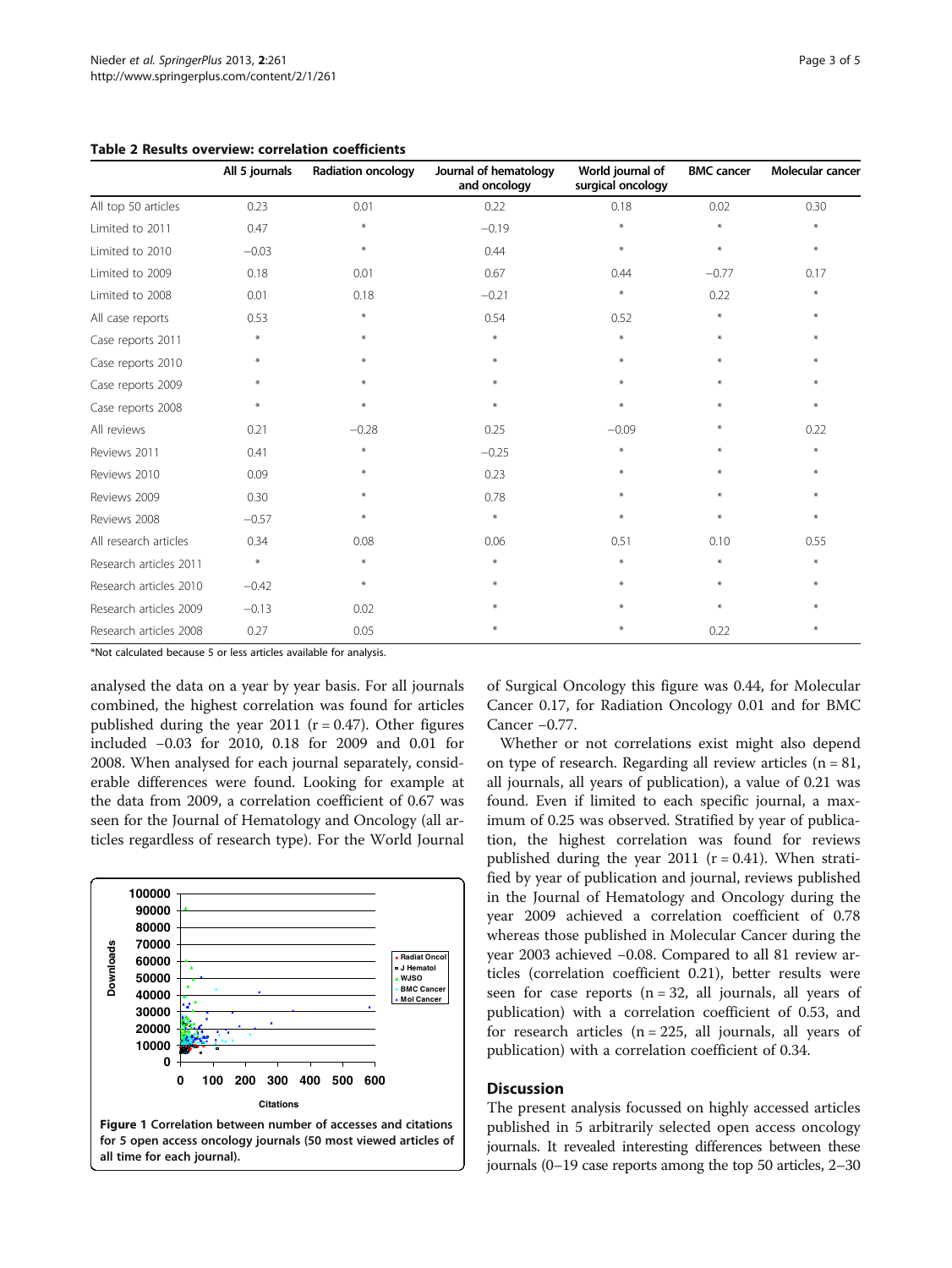reviews), for example related to access and citation numbers. For each of the 5 journals and also all journals combined, the correlation between number of accesses and citations was poor to moderate  $(r = 0.01 - 0.30)$ . Considerable variations were also observed when these analyses were restricted to specific article types such as reviews only  $(r =$ 0.21), research articles only  $(r = 0.34)$  or case reports only  $(r = 0.53)$ . Even if year of publication was taken into account, high correlation coefficients were the exception from the rule. The following example illustrates these findings. Reviews published in the Journal of Hematology and Oncology during the year 2009 achieved a correlation coefficient of 0.78 whereas those published in Molecular Cancer during the year 2003 achieved −0.08. These results were surprising and in contrast to our expectations and initial findings from a preliminary analysis of the first author's open access publications (correlation coefficient 0.87). Possibly, correlations become weaker when analyses are focused on highly viewed articles rather than all articles published in a given open access journal. The interest of the readers (a heterogeneous group including for example practising oncologists, scientists, technicians, nurses, students and patients; open access without institutional subscription or fees) might not necessarily reflect the scientific impact of a given topic or practical implications of an unusual case, and the likelihood of citation in other articles (Kanaan et al. [2011\)](#page-4-0). Citation frequency is also dependent on other factors including but not limited to number of authors and contributing institutions (Figg et al. [2006](#page-4-0); Stringer et al. [2010\)](#page-4-0). We are not aware of other analyses limited to the most viewed articles.

Potential limitations of the present study, aside from limiting the analyses to the most viewed articles, include the low numbers of articles in the different categories and years, and the low number of oncology journals, which are not fully representative of the broad field of cancer causes, epidemiology, research and treatment with all its different subspecialties.

Paiva et al. evaluated open access journals from the BMC and Public Library of Science (PLoS) publishing groups (all 6 PLoS journals, as well as the 6 best ranked and the 6 worst ranked BMC journals, according to Journal Citation Reports (JCR) 2010) (Paiva et al. [2012](#page-4-0)). None of the journals analysed in the present study was included. All original research articles published from September 1, 2008, to September 30, 2008, were analysed (not limited to oncology). Articles classified as review articles, case reports, commentaries, editorials, and letters to the editor were excluded from the analysis. The three-year period spanning from the article publication to the time of analysis was considered to be a sufficient amount of time to measure the impact of a specific article in the scientific community. The numbers of times the article was viewed at the publisher site, downloaded, and cited according to JCR Science Edition 2010 were collected for the period from December 6, 2011, to December 20, 2011. In total, 423 original research article titles were included in the analysis. The median number of views and citations were 2533 and 10, respectively (fewer than our data derived from top 50 publications). There was a positive correlation between the number of views and citations  $(r = 0.434, p < 0.001)$ .

For the Journal of Vision (free access), comparable evaluations were performed (Watson, [2009](#page-4-0)). One comparison was between the total downloads and total citations. The correlation between these two quantities was 0.74, indicating a strong positive relationship. To neutralize the growth with age, they compared the total downloads and citations (as of July 1, 2008) for papers published in a given year. There was a strong positive correlation in each year, with a high of around 0.8 in 2003. Because of the lag between downloads and citations, one would not expect correlations to be as high for articles less than three years old. In articles at least three years old, the correlation was always above 0.6 (except for 2001, which was based on only 12 articles). This analysis indicated that download statistics provide a useful indicator, two years in advance, of eventual citations.

In contrast to these two studies, Schloegl and Gorraiz looked at oncology journals only (Schloegl & Gorraiz, [2010](#page-4-0)). None of the journals analysed in the present study was included. They identified a strong correlation between the citation frequencies and the number of downloads for their journal sample. The relationship was lower when performing the analysis on a paper by paper basis because of existing variances in the citationdownload-ratio among articles. They computed Spearman rank correlation coefficients of 0.89 and twice 0.92 between the 2004 downloads and the particular 2004, 2005 and 2006 cites. The corresponding correlations between the downloads and citations of the years 2005  $(n = 31)$  and 2006  $(n = 33)$  were similar (between 0.9 and 0.92). Because of the big differences between downloads and citations especially in the publication year, a high correlation was not expected in 2006 (for instance 0.32 for Cancer Letters and 0.41 for Gynecologic Oncology).

Our own results derived from other oncology journals than those evaluated previously suggest that complex and variable relations exist between downloads and citations. We can not recommend a universal strategy that substitutes citation figures by downloads for the purpose of quantitative analyses.

#### Competing interests

The authors declare that they have no competing interests.

#### Authors' contributions

CN, AD and GA performed the article searches and drafted the manuscript. CN and AD participated in the design of the study and performed the statistical analysis. All authors read and approved the final manuscript.